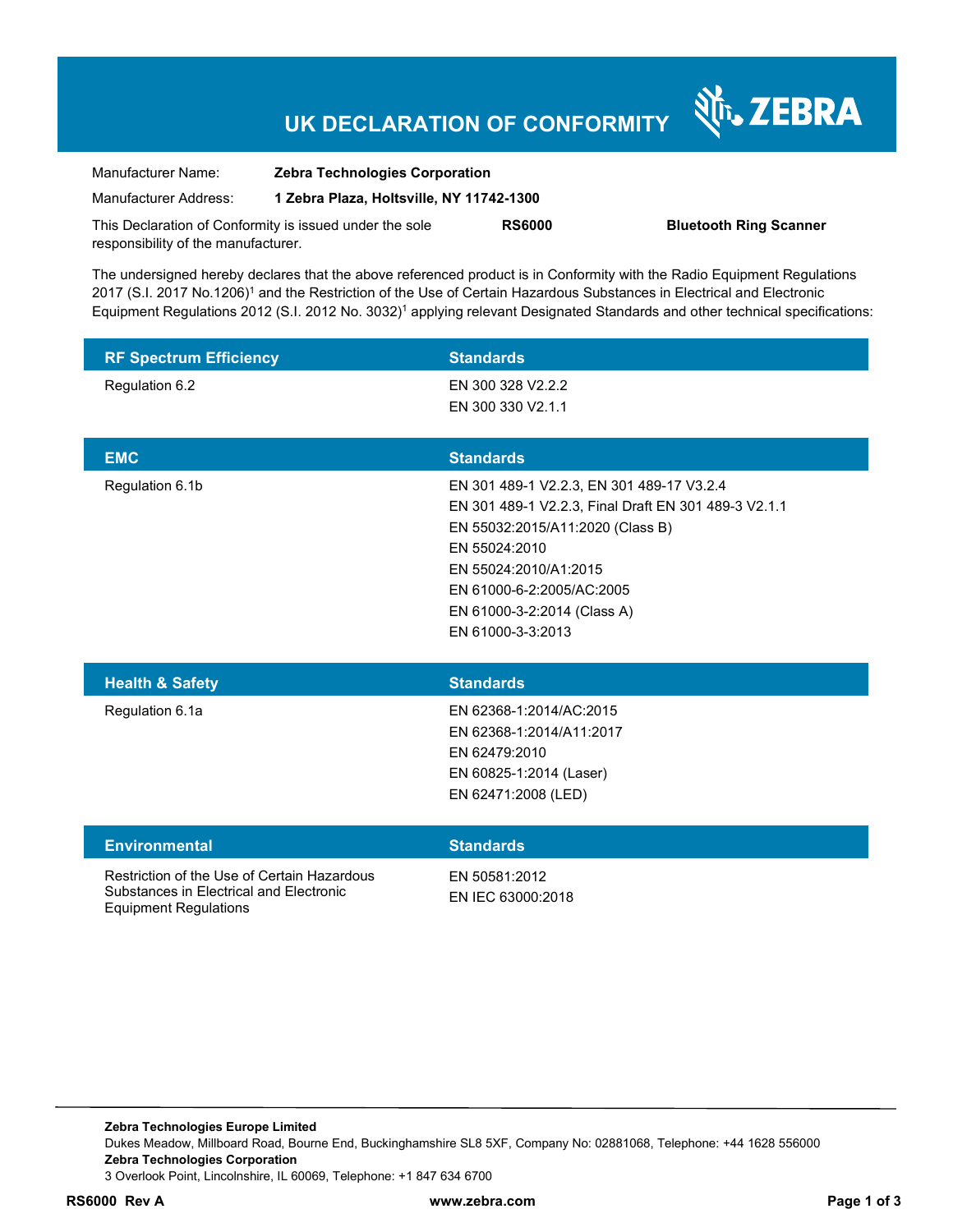### **UK DECLARATION OF CONFORMITY**

With regard to the Radio Equipment Regulations 2017 (S.I. 2017 No.1206)<sup>1</sup>, the conformity assessment procedure referred to in regulation 41(4)(a) and detailed in Schedule 2 has been followed.

 $^{\rm 1}$  As amended by applicable EU withdrawal legislation implemented at the time of issuing this declaration

#### **Signed on behalf of Zebra Technologies Corporation**

*(Signature of authorized person)* Marco Belli Rev: A Sr. Manager, Regulatory Date: 9 July 2021 Place: Bourne End, UK

Nr. ZEBRA